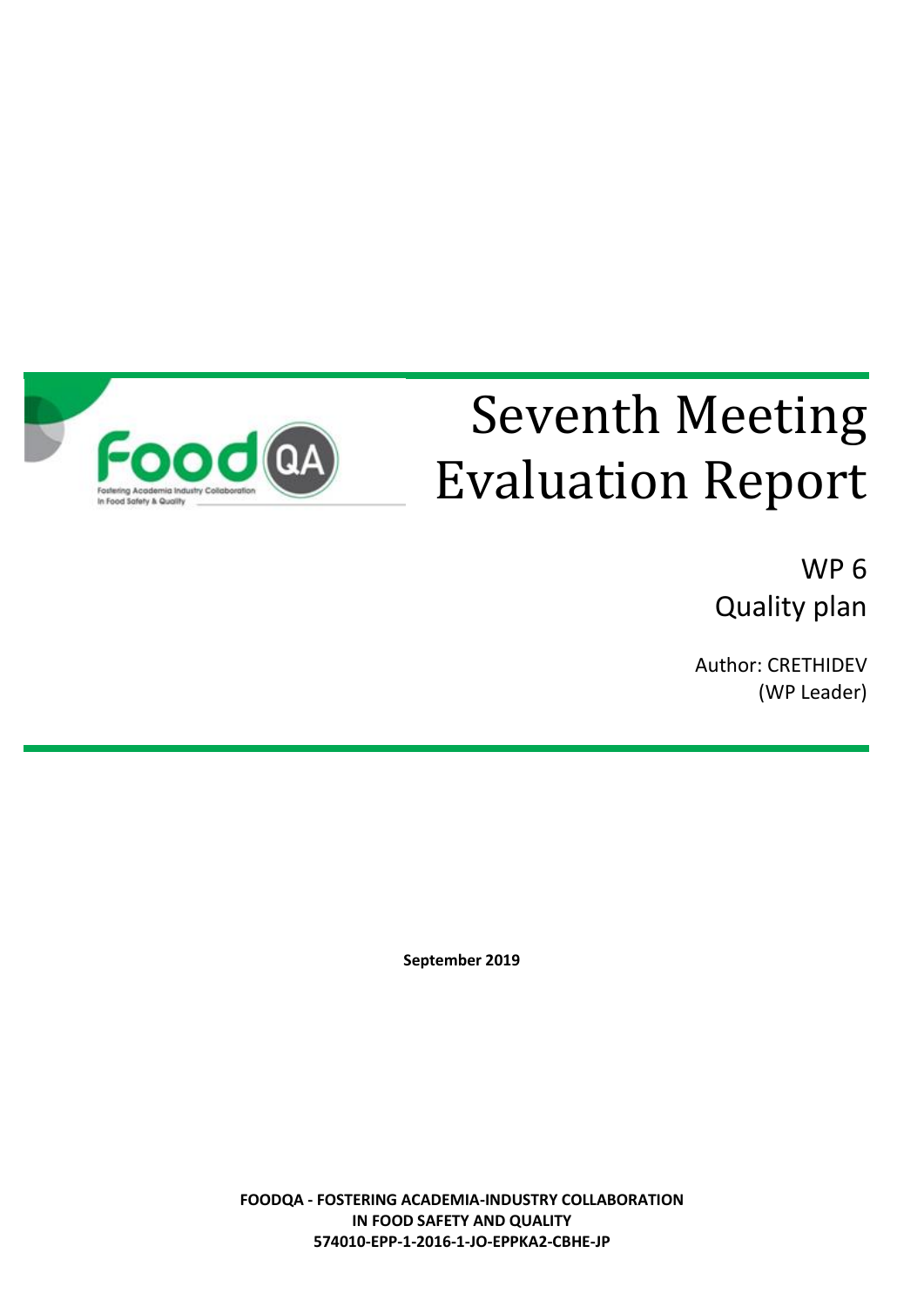

#### **Document Data**

*Deliverable: Seventh Meeting Evaluation Report*

*Work Package: 6. Quality plan*

*Work Package Leader: P13-CRETHIDEV (Greece)*

*Partners involved: P1-JUST (Jordan), P2-UJ (Jordan), P3-MU (Jordan), P4-BAU (Jordan), P5-MONOJO (Jordan), P6-JFDA (Jordan), P7-HTWK (Germany), P8-UNITE (Italy), P9-SPLIT (Croatia), P10-JU (Jordan), P11-AUA (Greece), P12-P&B (Portugal), P13-CRETHIDEV (Greece).*

**2**

*Distribution level: Partnership (Confidential)*

*Review by: Internal*

*Document Version: 1 (final)*

*Status: Approved*

### **Document History**

| <b>Version</b> | Date       | <b>Author/Organization</b> | <b>Changes</b> |
|----------------|------------|----------------------------|----------------|
|                | 20/09/2019 | <b>CRETHIDEV</b>           | Base document  |
|                |            |                            |                |
|                |            |                            |                |

#### **Disclaimer**

This project has been co-funded by the Erasmus+ Programme of the European Union.

The information and views set out in this publication re those of the author(s) and do not necessarily reflect the official opinion of the European Union. Neither the European Union institutions and bodies nor any person acting on their behalf may be held responsible for the use which may be made of the information contained therein.

Reproduction is authorised provided the source is acknowledged.

All rights reserved

Copyright © FoodQA Consortium, 2016-2019

**Project Nr 574010-EPP-1-2016-1-JO-EPPKA2-CBHE-JP**





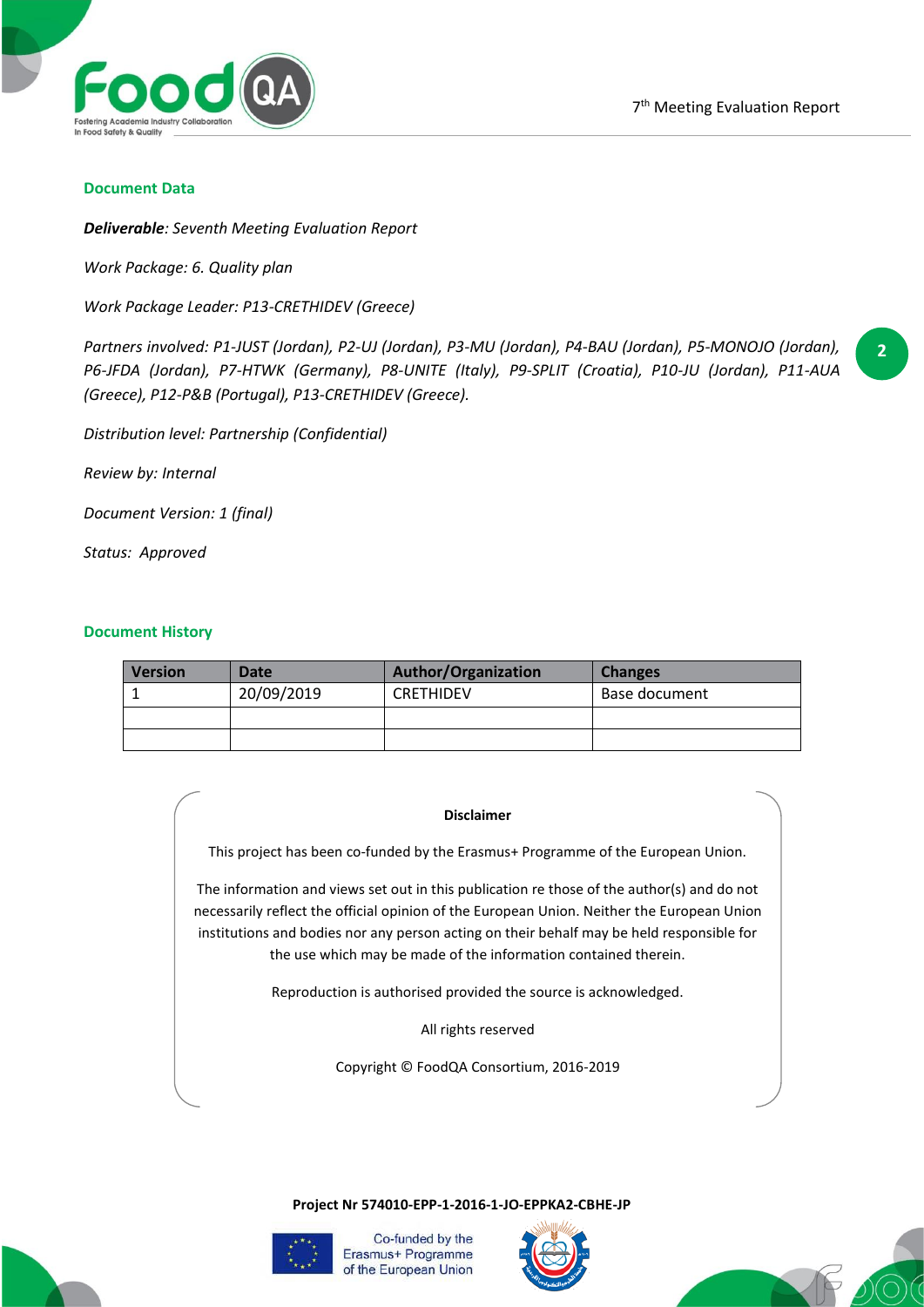

 $\overline{\mathbf{3}}$ 

# **Table of Contents**

| $1 \quad \blacksquare$ |  |
|------------------------|--|
| $2^{\circ}$            |  |
| $3^{\circ}$            |  |
| 3.1                    |  |
|                        |  |
| $\overline{4}$         |  |

Project Nr 574010-EPP-1-2016-1-JO-EPPKA2-CBHE-JP





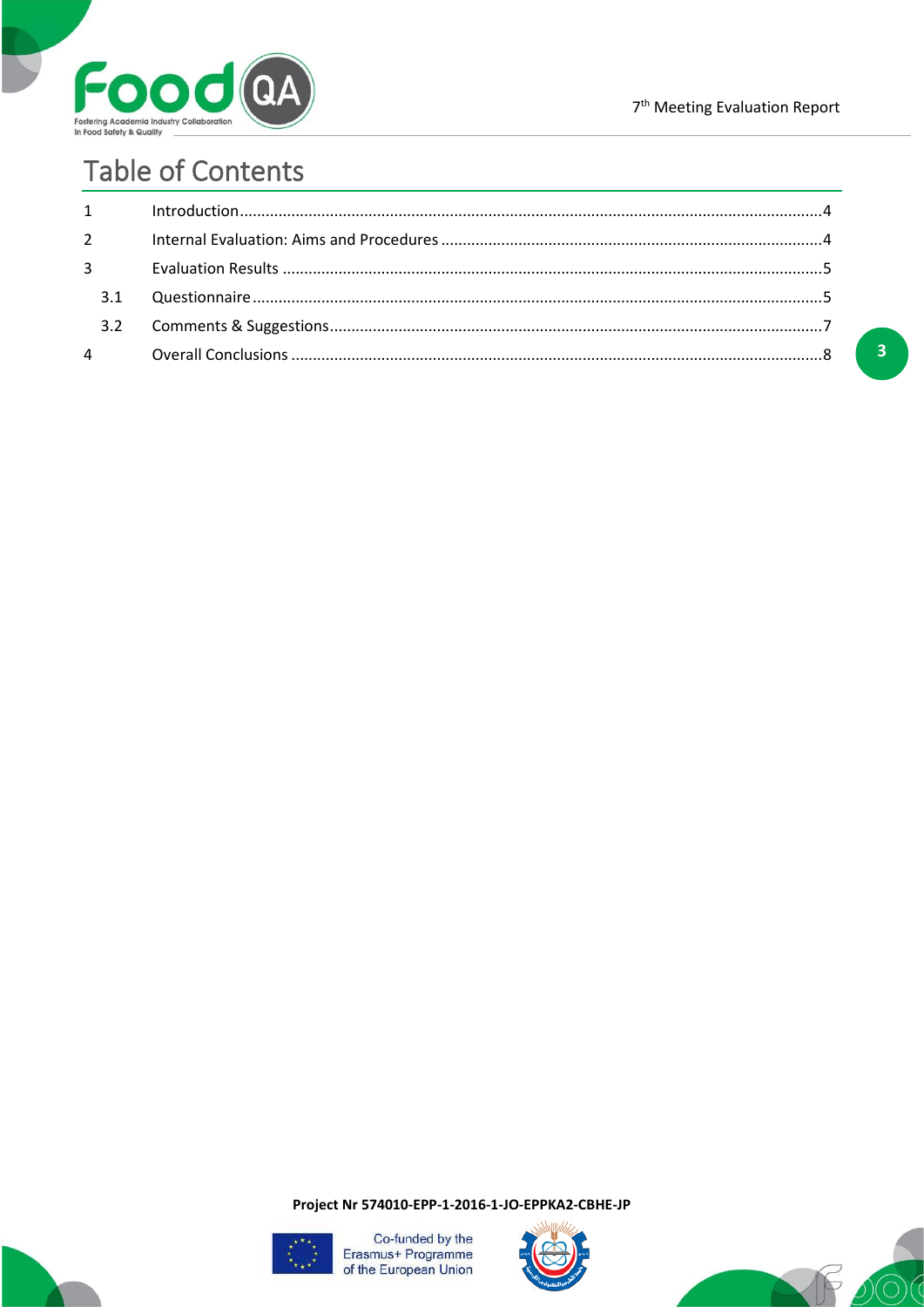**4**



# 1 Introduction

The project FOODQA "Fostering Academia Industry collaboration in Food safety and Quality" has been cofunded under the Erasmus+ Programme. The FoodQA project aims at reinforcing and structuring a Jordanian network for promoting entrepreneurship and innovation in the food area, while improving the flow of knowledge and cooperation between HEI and industry. To achieve this ambitious goal, the consortium identified a set of activities to be carried out through the creation of the FoodQA centers. These activities will lead to key changes in teaching and learning approaches and will build strong & durable bridges between academia and industry.

The partnership has agreed to ensure that all relevant measures shall be taken in order for the project to be implemented with high quality provisions. The main quality characteristics regarding the progress of the project, that will be sought to be accomplished, are the effectiveness of management and communication among the partnership, the timely accomplishment of its milestones and the effective budget control.

# 2 Internal Evaluation: Aims and Procedures

This document is for internal use by the project team and has been prepared in the context of the internal quality evaluation of the Project. With an aim to ensure the quality of the FOODQA project, key project processes, such as the partnership meetings are assessed through internal self-evaluation of the consortium by the project partners.

The aim of the evaluation is to assess the organisational issues of the meeting, and also the value of the received information to the project progress.

The internal evaluation is performed after each partnership meeting; all participants receive a questionnaire using an online digital survey tool that allows respondents to remain anonymous in order to collect quantitative and qualitative data.

The assessment is done by analyzing the responses from each partner to these questions.

The Quality Manager collects all the answers from the partners and integrates them into a report which will reflect the views of the consortium on its progress.

**The meeting/event is considered approved if the percentage of agreement is more than 70% of weighted answers with score ≥ 3. Scores less than this will require corrective actions by the partnership, led by the Project Coordinator.**

The delivery of the questionnaires and the collection of results of this internal evaluation were done using Google Forms. Elaboration of results was done using MS Excel.

**Project Nr 574010-EPP-1-2016-1-JO-EPPKA2-CBHE-JP**





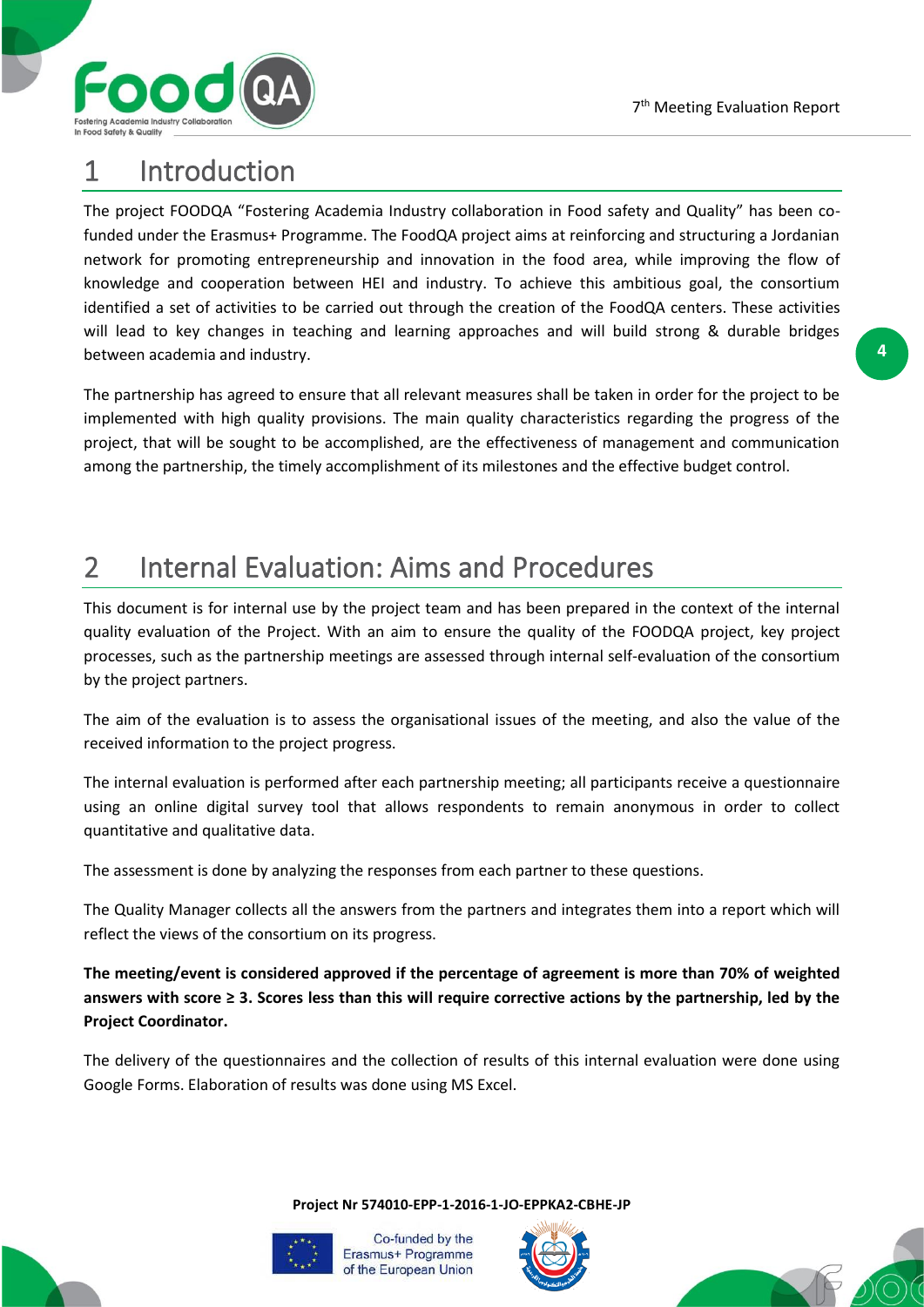

**5**

# 3 Evaluation Results

The Seventh Meeting Evaluation was implemented after the technical meeting in Teramo, Italy that was organized by University of Teramo (UniTE), on August 30<sup>th</sup>, 2019. A questionnaire was prepared and was delivered to the partners through Google Forms.

Partners were allowed to submit their answers during the period from September 13<sup>th</sup>, 2019 to September 20 th, 2019. **10 responses were received.**

The survey contained a set of questions (5-point Likert scale), in which respondents had to give a grade between 1 and 5, with 5 being the highest (fully agree) and 1 the lowest (fully disagree). Also, the possibility to provide comments at the end was provided.

**At the end respondents were asked regarding their personal data, for the purpose of ascertaining partner participation. This information was optional for the participants in order to preserve their anonymity.**

The results given below incorporate all the findings of the evaluation questionnaire.

### 3.1 Questionnaire

Partners were asked to rate some questions characterizing the overall meeting organization and effectiveness. Answers to all the questions were required.

Looking at the following chart, the partners seem to be very satisfied about the organization of the meeting, and its contribution to the progress of the project so far.

Looking the chart, it is possible to understand that the meeting was extremely useful to clarify some important aspects of the project. As we can see, all partners stressed that the meeting contributed positively to the progress of the project and the scheduling of the next steps, which is vital to the success of the project.

Moreover, all of the participants believe that they had the opportunity to express their observations, comments and questions about the topics of the meeting and that the timetable was respected.

Furthermore, it is of high importance that almost all agreed that all presentations were clear and understandable, the meeting was well planned and organized as well as that the agenda was clear, balanced, focusing on all key topics. There was a neutral response in these three questions (10%).

Almost all (70%) stated that they could work in very good facilities, while three participants (30%) had a neutral response on this matter.

Also the high majority (90%) stated that the access to the venue of the meeting was easy and that the proposed accommodation was satisfactory. There was received a neutral response on both these questions (10%).

**Project Nr 574010-EPP-1-2016-1-JO-EPPKA2-CBHE-JP**





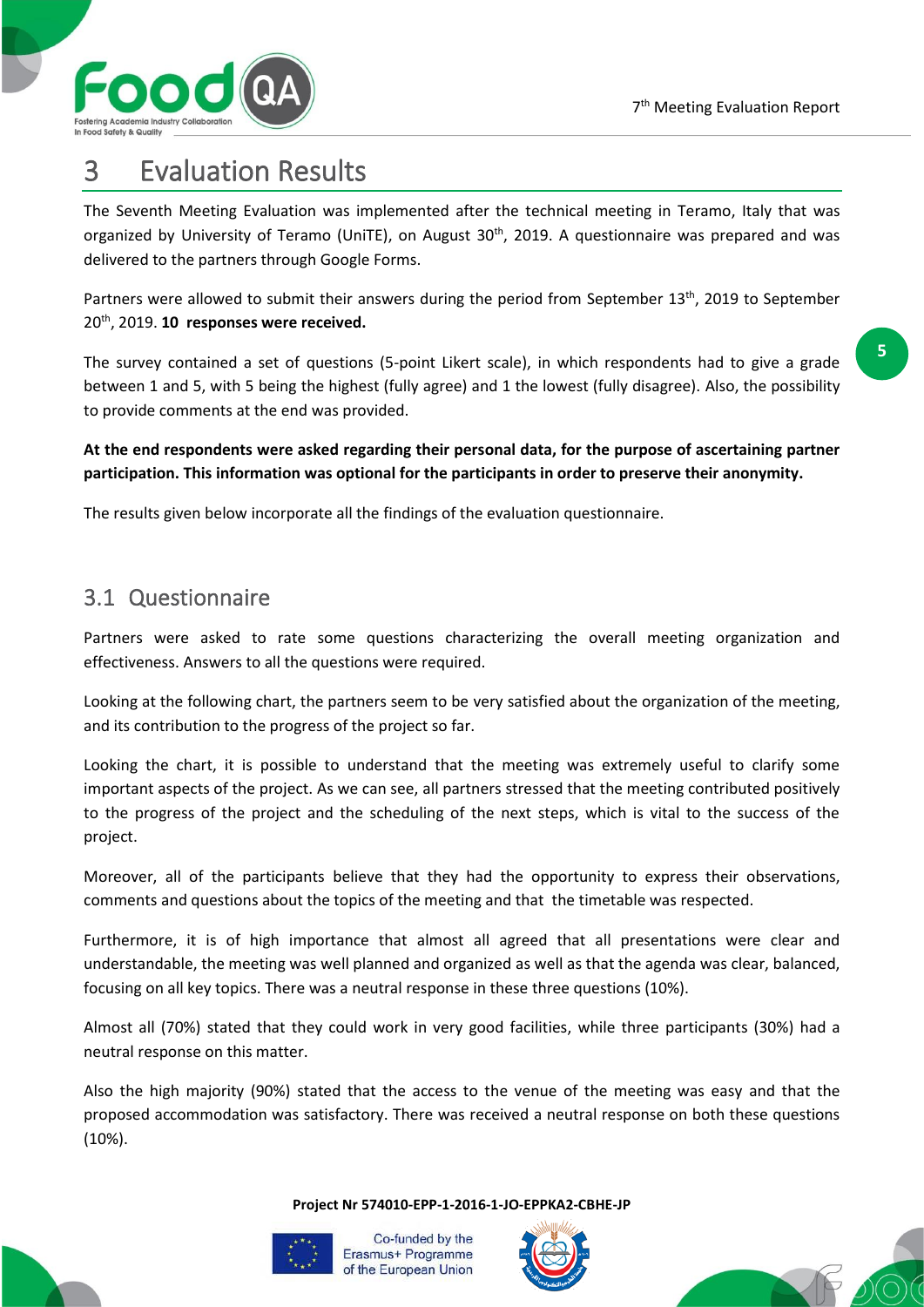

Regarding the catering and meals 80% believe that they were satisfactory, while 2 participants had a neutral response.

The combined percentage of agreement for scores ≥ 3 was above the threshold of 70%, for all questions.

|    |                                                                                                              | $1 -$<br><b>Fully</b><br><b>Disagree</b> | $2 -$<br><b>Disagree</b> | $3-$<br><b>Neutral</b> | $4-$<br>Agree  | $5-$<br><b>Fully</b><br>agree | weighted<br>average | <b>Combined</b><br>%<br>(≥ 3) | <b>TOTAL</b> |
|----|--------------------------------------------------------------------------------------------------------------|------------------------------------------|--------------------------|------------------------|----------------|-------------------------------|---------------------|-------------------------------|--------------|
|    | 1. The meeting was well planned and                                                                          | 0                                        | $\Omega$                 | $\mathbf{1}$           | $\overline{3}$ | 6                             |                     |                               | 10           |
|    | organized                                                                                                    | 0%                                       | 0%                       | 10%                    | 30%            | 60%                           | 90%                 | 100%                          | 100%         |
|    | 2. The agenda of the meeting was<br>clear, balanced, focusing on all key<br>topics                           | $\Omega$                                 | 0                        | $\mathbf{1}$           | $\overline{3}$ | 6                             |                     |                               | 10           |
|    |                                                                                                              | 0%                                       | 0%                       | 10%                    | 30%            | 60%                           | 90%                 | 100%                          | 100%         |
|    | 3. The topics were presented and                                                                             | 0                                        | $\mathbf 0$              | $\mathbf{1}$           | $\mathbf{1}$   | 8                             |                     |                               | 10           |
|    | discussed in a clear and<br>understandable manner                                                            | 0%                                       | 0%                       | 10%                    | 10%            | 80%                           | 94%                 | 100%                          | 100%         |
|    | 4. The timetable was respected                                                                               | $\Omega$                                 | $\mathbf 0$              | $\overline{0}$         | $\overline{2}$ | 8                             |                     |                               | 10           |
|    |                                                                                                              | 0%                                       | 0%                       | 0%                     | 20%            | 80%                           | 96%                 | 100%                          | 100%         |
|    | 5. All participants had the<br>opportunity to express their<br>observations/comments/                        | $\Omega$                                 | $\Omega$                 | $\Omega$               | $\overline{2}$ | 8                             |                     |                               | 10           |
|    |                                                                                                              | 0%                                       | 0%                       | 0%                     | 20%            | 80%                           | 96%                 | 100%                          | 100%         |
| 6. | The meeting provided added value<br>with respect to the progress of the<br>project and the scheduling of the | $\Omega$                                 | $\Omega$                 | $\overline{0}$         | $\overline{2}$ | 8                             |                     |                               | 10           |
|    |                                                                                                              | 0%                                       | 0%                       | 0%                     | 20%            | 80%                           | 96%                 | 100%                          | 100%         |
|    | 7. Access to the venue of the<br>meeting was easy                                                            | $\Omega$                                 | 0                        | $\mathbf{1}$           | 5              | $\overline{4}$                |                     |                               | 10           |
|    |                                                                                                              | 0%                                       | 0%                       | 10%                    | 50%            | 40%                           | 86%                 | 100%                          | 100%         |
|    | 8. The conference room and its<br>facilities facilitated the work<br>during the meeting                      | 0                                        | 0                        | 3                      | 5              | $\overline{2}$                |                     |                               | 10           |
|    |                                                                                                              | 0%                                       | 0%                       | 30%                    | 50%            | 20%                           | 78%                 | 100%                          | 100%         |
|    | 9. Catering and meals were<br>satisfactory.                                                                  | $\Omega$                                 | $\mathbf 0$              | $\overline{2}$         | $\overline{7}$ | $\mathbf{1}$                  |                     |                               | 10           |
|    |                                                                                                              | 0%                                       | 0%                       | 20%                    | 70%            | 10%                           | 78%                 | 100%                          | 100%         |
|    | 10. Proposed accommodation was<br>satisfactory.                                                              | $\Omega$                                 | 0                        | $\mathbf{1}$           | $\overline{3}$ | 6                             |                     |                               | 10           |
|    |                                                                                                              | 0%                                       | 0%                       | 10%                    | 30%            | 60%                           | 90%                 | 100%                          | 100%         |

**Project Nr 574010-EPP-1-2016-1-JO-EPPKA2-CBHE-JP**





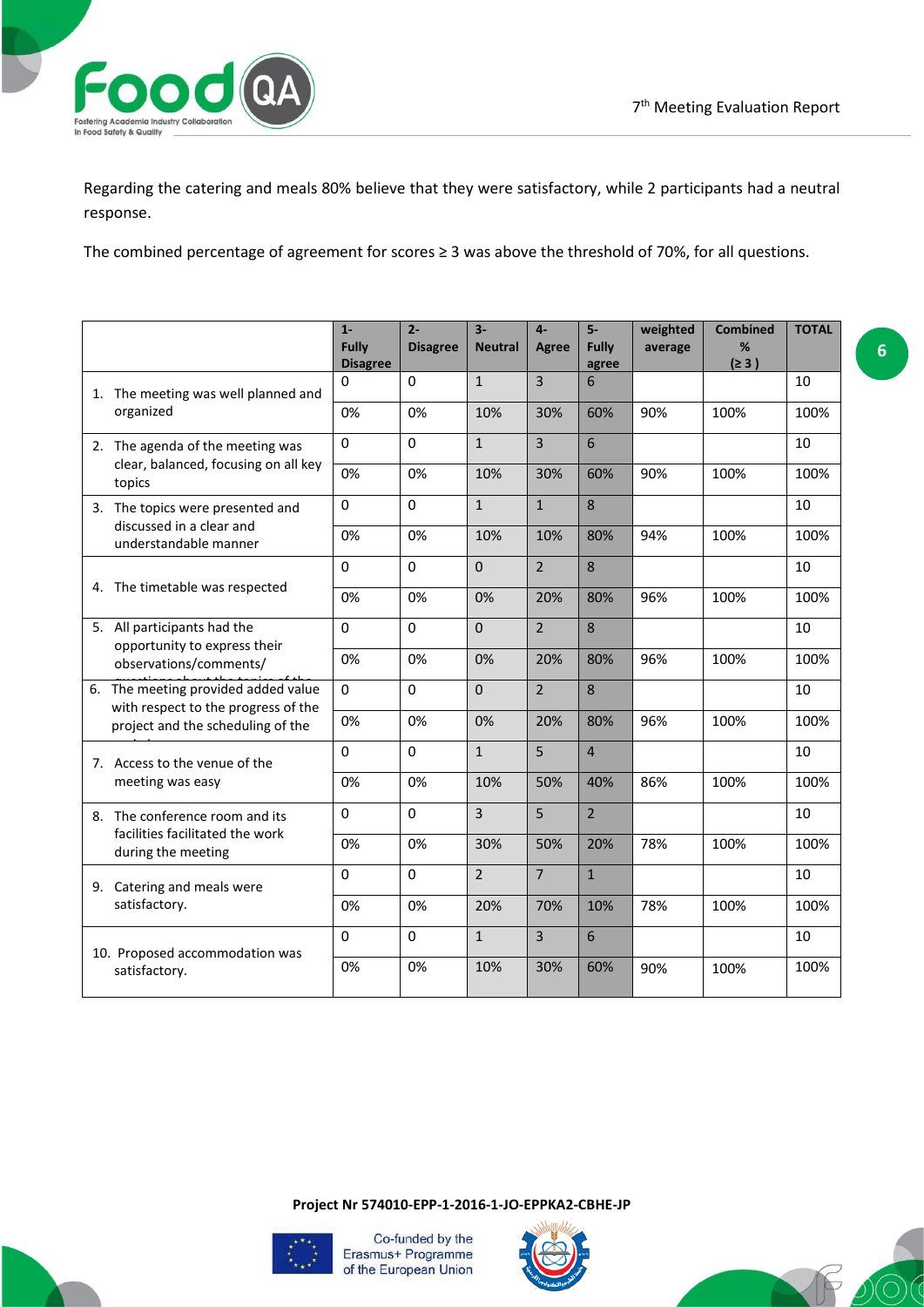

**7**



### 3.2 Comments & Suggestions

There were no additional comments and suggestions.

**Project Nr 574010-EPP-1-2016-1-JO-EPPKA2-CBHE-JP**